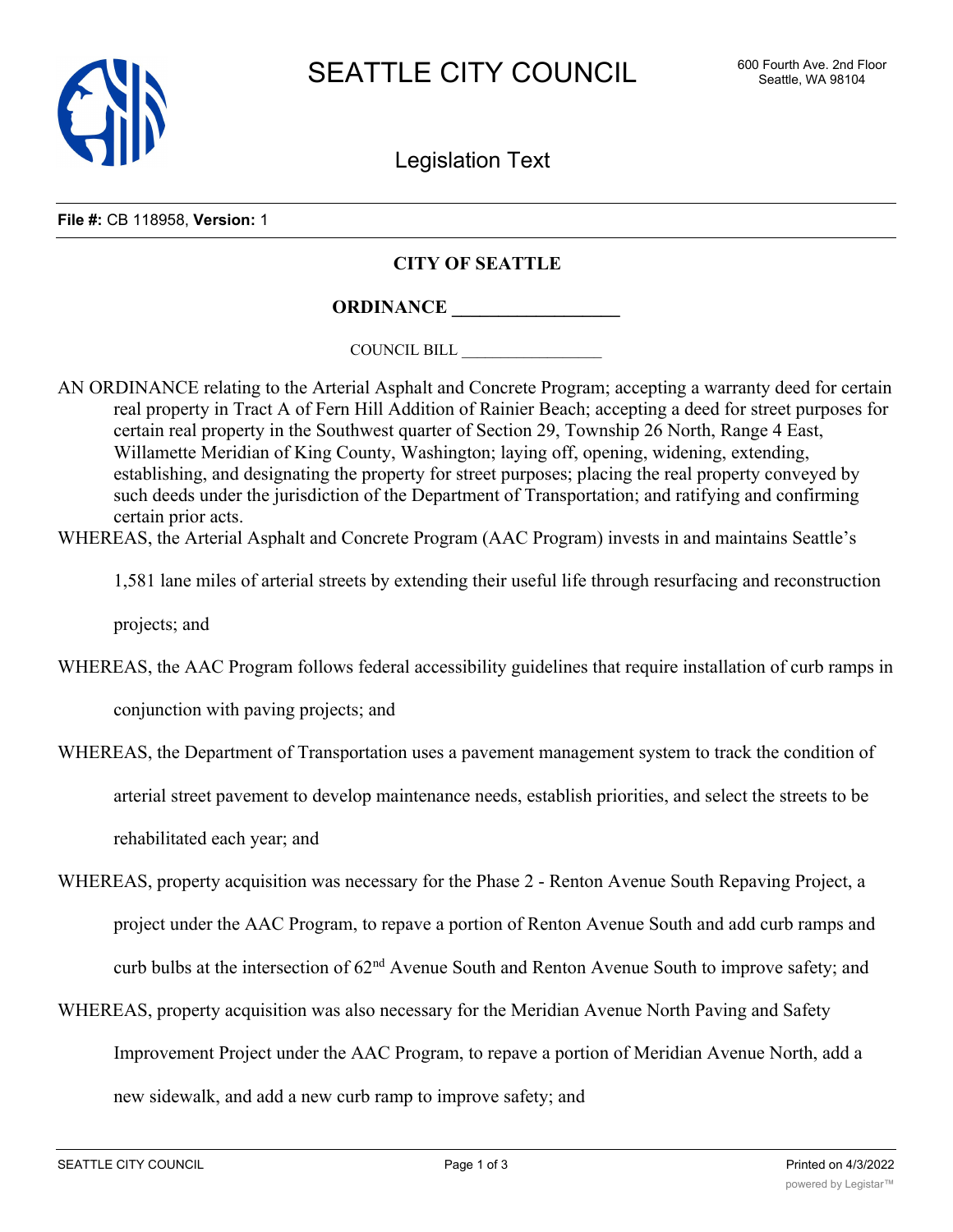WHEREAS, the Seattle City Charter requires that all acquisition of real property be accepted by or under authority of ordinance; NOW, THEREFORE,

## **BE IT ORDAINED BY THE CITY OF SEATTLE AS FOLLOWS:**

Section 1. The Warranty Deed from SEIFU ARAGAW, a single person, dated February 29, 2016 and recorded under King County Recording Number 20160328000408, which is attached as Attachment A and incorporated into this ordinance, is accepted for street purposes, placed under the jurisdiction of the Department of Transportation, and laid off, opened, widened, extended, and established as right-of-way.

Section 2. The Deed for Street Purposes from KEECH GALLERIA, LLC, a Delaware limited liability company, dated May 6, 2016 and recorded under King County Recording Number 20170109001385, which is attached as Attachment B and incorporated into this ordinance, is accepted for street purposes, placed under the jurisdiction of the Department of Transportation, and laid off, opened, widened, extended, and established as right-of-way.

Section 3. Any act consistent with this ordinance taken prior to its effective date is hereby ratified and confirmed.

Section 4. This ordinance shall take effect and be in force 30 days after its approval by the Mayor, but if not approved and returned by the Mayor within ten days after presentation, it shall take effect as provided by Seattle Municipal Code Section 1.04.020.

Passed by the City Council the \_\_\_\_\_\_\_ day of \_\_\_\_\_\_\_\_\_\_\_\_\_\_\_\_\_\_\_\_\_\_\_\_\_, 2017, and signed by me in open session in authentication of its passage this day of  $\qquad \qquad$ , 2017.

\_\_\_\_\_\_\_\_\_\_\_\_\_\_\_\_\_\_\_\_\_\_\_\_\_\_\_\_\_\_\_\_\_\_\_\_